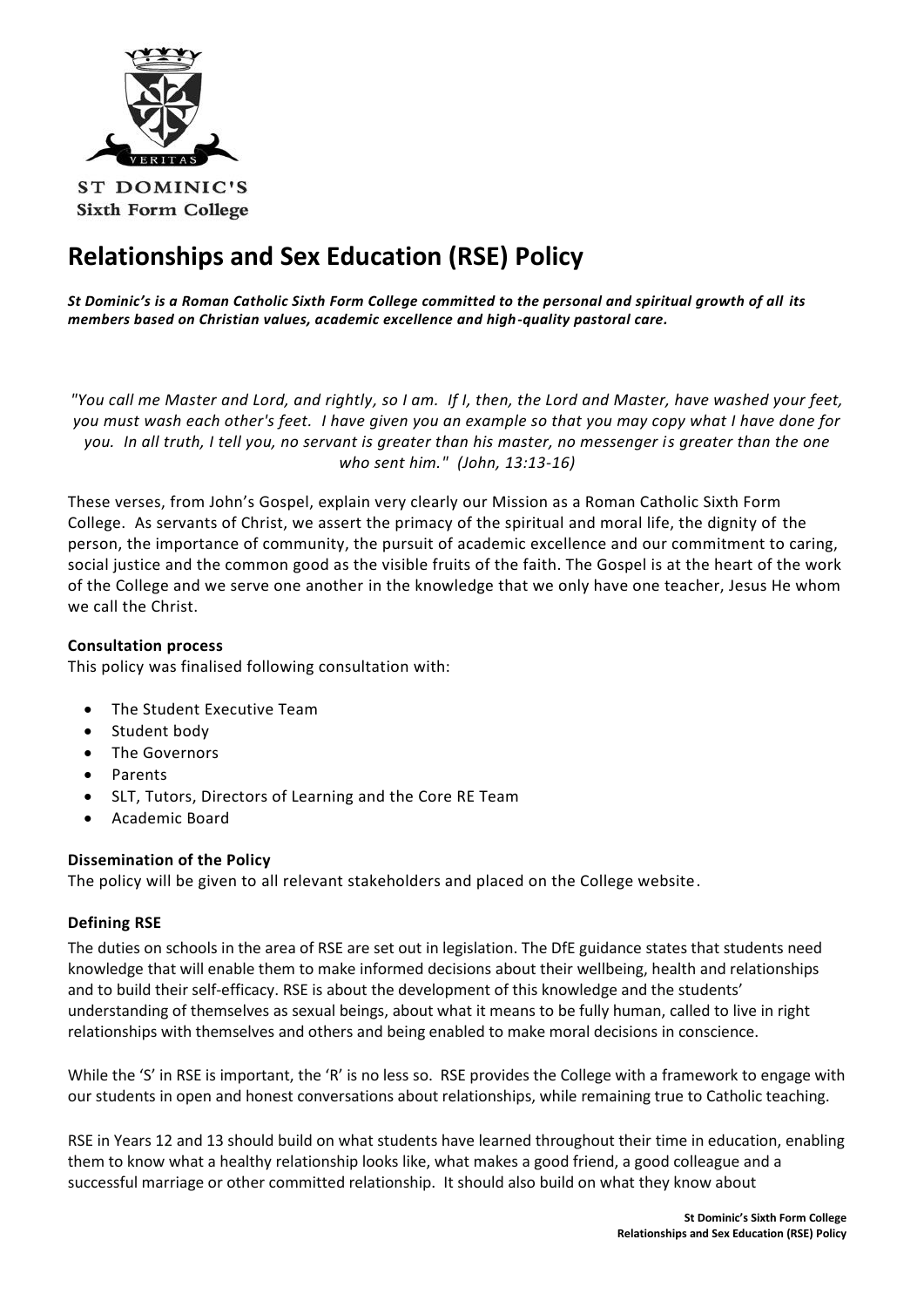contraception, developing intimate relationships and resisting (and not applying) pressure to have sex. With the development of this knowledge students will be enabled to make decisions, based on good judgements and will be prepared for the opportunities, responsibilities and experiences of young adult life.

### **Rationale**

The statutory requirements of RSE do not apply to sixth form colleges but at St Dominic's we believe that, because of our Christian beliefs about God and the human person, it is important that we act as if they *did* apply. The belief in the unique dignity of the human person made in the image and likeness of God underpins the approach to all education in a Catholic institution.

At the heart of the Christian life is the Trinity; Father, Son and Spirit in communion, united in a loving relationship and embracing all people and all creation. As a consequence of the Christian belief that we are made in the image and likeness of God, gender and sexuality are seen as God's gift, reflect God's beauty, and share in the divine creativity.

A holistic approach to RSE will be adopted. Three aspects of RSE – attitudes and values, knowledge and understanding and personal and social skills, will be provided in the following inter-related ways:

- the whole school / ethos dimension;
- a cross-curricular dimension
- the tutorial programme
- Core RE (into which relationships and sex education will be embedded)

RSE is centred on Christ's vision of being human as good news and will be positive and prudent, showing the potential for development, while enabling the dangers and risks involved to be understood and appreciated. RSE will emphasise the central importance of marriage and the family, whilst acknowledging that all students have a fundamental right to have their life respected whatever household they come from and their views heard. Relationships play a major part in wellbeing and mental health. RSE at St. Dominic's is seen as being part of the College's culture which regards emotional wellbeing and mental health as a whole-College responsibility, where everyone has a part to play.

#### **Values, Virtues and Themes:**

Our programme enshrines Catholic values relating to the importance of stable relationships, marriage and family life. It also promotes those virtues which are essential in responding to God's call to love others with a proper respect for their dignity and the dignity of the human body. The following virtues will be explicitly discussed, explored and promoted: faithfulness, fruitfulness, chastity, integrity, prudence, mercy and compassion.

The programme will incorporate the following three themes:

• **Created and loved by God** (this explores the individual). The Christian imperative to love self, made in the image and likeness of God, shows an understanding of the importance of valuing and understanding oneself as the basis for personal relationships.

• **Created to love others** (this explores an individual's relationships with others). **God is love**. We are created out of love and for love. The command to love is the basis of all Christian morality.

**• Created to live in community** – local, national & global (this explores the individual's relationships with the wider world). Human beings are relational by nature and live in the wider community. Through our exchange with others, our mutual service and through dialogue, we attempt to proclaim and extend the Kingdom of God for the good of individuals and the good of society.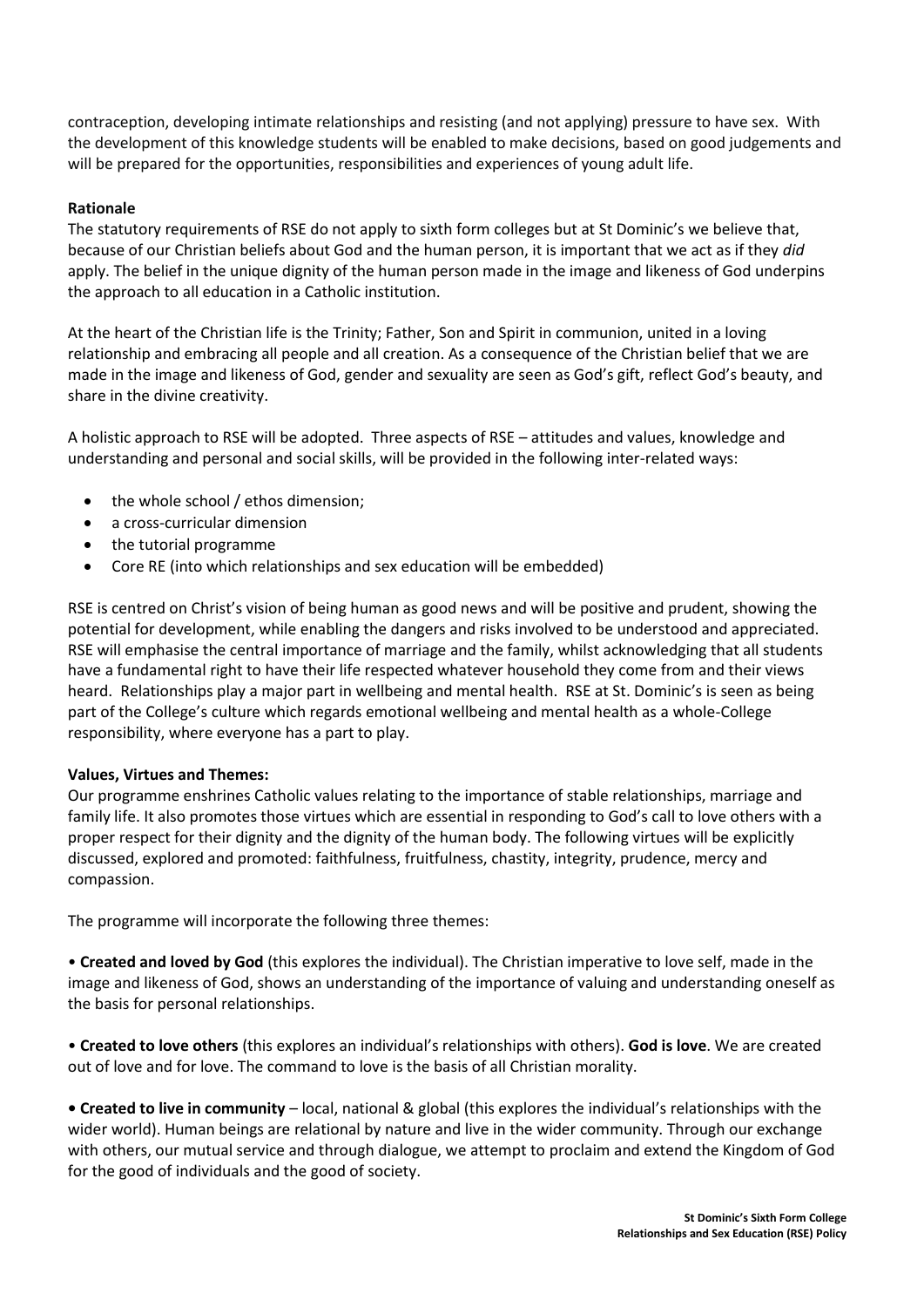# **Objectives of RSE at St Dominic's:**

### 1. **To develop the following attitudes and virtues:**

- reverence for the gift of human sexuality and fertility;
- respect for the dignity of every human being in their own person and in the person of others;
- joy in the goodness of the created world and our own embodied existence;
- responsibility for their own actions and a recognition of the impact of these on others;
- recognising and valuing their own sexual identity and that of others;
- celebrating the gift of life-long, self-giving love;
- recognising the importance of marriage and family life;
- fidelity in relationships.

# 2. **To develop the following personal and social skills:**

- making sound judgements and good choices which have integrity, and which are respectful of the individual's commitments;
- loving and being loved, and the ability to form friendships and loving, stable relationships free from exploitation, abuse and bullying;
- managing emotions within relationships, and when relationships break down, with confidence, sensitivity and dignity;
- managing conflict positively, recognising the value of difference;
- cultivating humility, mercy and compassion, learning to forgive and be forgiven;
- developing self-esteem and confidence, demonstrating self-respect and empathy for others;
- building resilience and the ability to resist unwanted pressures, recognising the influence and impact of the media, internet and peer groups and so developing the ability to assess pressures and respond appropriately;
- being patient, delaying gratification and learning to recognise the appropriate stages in the development of relationships, and how to love chastely;
- assessing risks and managing behaviours in order to minimise the risk to health and personal integrity.

# 3. **To know and understand**:

- the Church's teaching on relationships and the nature and meaning of sexual love;
- the Church's teaching on marriage and the importance of marriage and family life;
- the centrality and importance of virtue in guiding human living and loving;
- the facts about human reproduction, how love is expressed sexually and how sexual love plays an essential and sacred role in procreation;
- how to manage fertility in a way which is compatible with our students' stage in life, their own values and commitments, including an understanding of the difference between natural family planning and artificial contraception;
- how to keep themselves safe from sexually transmitted infections and how to avoid unintended pregnancy, including where to go for advice.

# **Inclusion and learning to suit the needs of all students**

We will ensure RSE is sensitive to the different needs of individual students in respect to students' different abilities, levels of maturity and personal circumstances (for example, their own sexual orientation, faith or culture) and is taught in a way that does not subject students to discrimination.

# **Teaching strategies**

Teaching strategies will include:

- establishing ground rules
- small group and whole class discussion
- reflection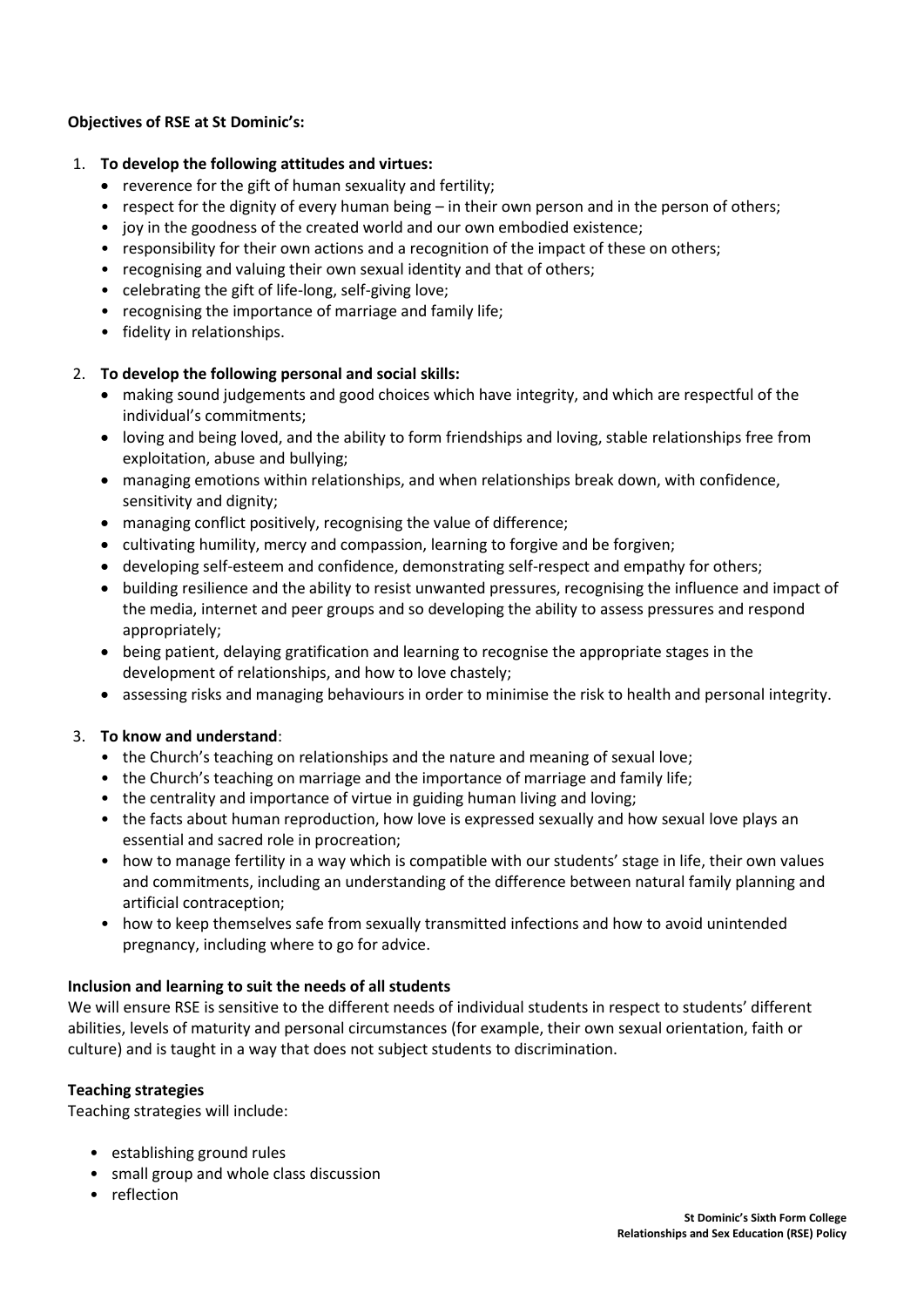- pair and group work
- drawings
- values clarification

### **A Balanced Curriculum**

Whilst promoting Catholic values and virtues and teaching in accordance with the laws of the Church, we will ensure that students are offered a balanced programme. Students will also receive clear information on the law pertaining to RSE (e.g. forced marriage, female genital mutilation, abortion, the age of consent and legislation relating to equality). Knowing about facts and enabling young people to explore differing viewpoints is not the same as promoting behaviour and is not incompatible with our College's promotion of Catholic teaching. We will ensure that students have access to the learning they need to stay safe, healthy and understand their rights as individuals and make informed choices.

All RSE will respect the Church's teaching on morals and ethics subject to Pope Benedict's XVI encouragement to 'not yield to the temptation of relativism'. It will be sensitive to varying opinions on moral matters whilst ensuring not to 'lose its way in the shifting sands of widespread scepticism'. (Pope John Paul II. 'Fides Et Ratio' 1980)

'[Some people] try to give the impression that everything is relative: even the truths of faith would depend on the human situation on human evaluation. We must not yield to the temptation of relativism or of a subjectivist and selective interpretation of sacred scripture. Only the whole truth can open us to adherence to Christ, dead and risen for our salvation.' (Pope Benedict XVI; Warsaw Pilsudski Square 2006)

We recognise that in class discussions, some of our students will put forward the view that truth and morality are subjective. Others will be committed to a belief in God and will disagree, arguing that what is right and true never changes. Our aim is to give our students the skills to "disagree well". Debate today, especially on social media, increasingly divides people into two camps where opponents are seen as the enemy. This means, that, more than ever, learning to respect others as *people* while questioning/disagreeing with their viewpoint, is a vital life skill for young people to acquire.

#### **Roles and Responsibilities related to RSE**

**Governors** finalise the RSE policy, in consultation with parents and teachers and ensure that the policy is available to all stakeholders. It is the responsibility of the Governing Body to ensure that the policy is in accordance with other whole College policies.

**The Principal** takes overall delegated responsibility for the implementation of this policy and for liaison with the Governing Body, parents, the Diocesan Service and any other appropriate agency.

**The Head of Core RE** has the immediate overview of the RSE policy and, in conjunction with the Principal, ensures that the policy remains current and in line with Catholic teaching.

#### **Students' questions**

The Governors want to promote a healthy, positive atmosphere in which RSE can take place. They want to ensure that students can ask questions freely, be confident that their questions will be answered and be sure that they will be free from bullying or harassment from their peers.

#### **Controversial or sensitive issues**

There will always be sensitive or controversial issues in the field of RSE. These may be a matter of maturity, of personal involvement or the experience of students, of disagreement with the official teaching of the Church, of illegal activity or other doubtful or harmful activity. The Governors believe that students are best educated, protected from harm and exploitation by discussing such issues openly within the context of the Core RE and tutorial programmes. The use of ground rules, negotiated between staff delivering the programmes and